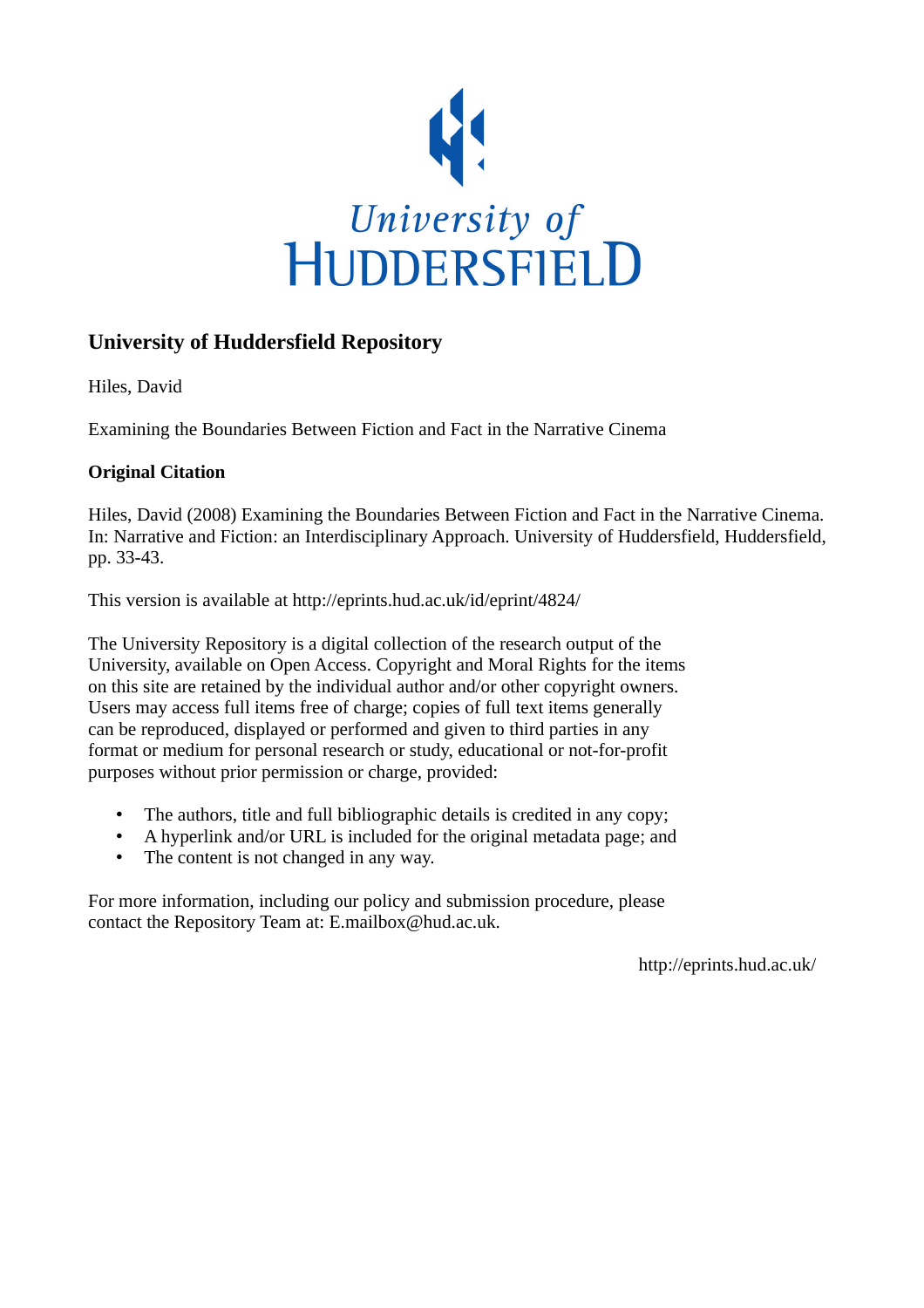# 4 Examining the Boundaries Between Fiction and Fact in the Narrative Cinema DAVID HILES

#### **bstract A**

profound examination of the subtle boundaries between fiction and fact in the conventions of narrative cinema. The film, *Stand By Me*, has been described as a small gem. First impression reveals little more than a linear plot, a story told, from Gordie's point-of-view, of a journey made by four boys to find a dead body. But, on closer inspection, the film reveals itself as far more complex in narrative structure. The film uses ambiguity of character, flashbacks and two types of voice-over narration, to offer not only an exploration of the nature of fictional storytelling, but also a

#### Storytelling in *Stand By Me*

"It is the tale, not he who tells it".

Stephen King (*Different Seasons*, 1982)

Castle Rock, "... the town seemed different". Only the friendship between Gordie and Chris survives the adventure. The plot of the film, *Stand By Me (SBM),* directed by Rob Reiner, was based on an original short story by Stephen King (1982). It is the summer of '59, in Castle Rock, Oregon. A group of 12-year-old boys, Gordie, Chris, Teddy and Vern, overhear a story concerning the sighting of a dead body. Carried away by the sense of adventure, and the prospect of getting their names in the papers and becoming heroes, they set off to find the body. At the town scrapyard, Gordie narrowly escapes being savaged by Chopper, a dog with a reputation that is more myth than reality. Crossing a trestle bridge, Vern and Gordie are panic-stricken by a pursuing train. The boys camp for the night, and Gordie demonstrates his skills as a storyteller in his story of Lardass Hogan. Crossing a swamp offers a rite-of-passage in Gordie's growing up. Finally, they discover the body, but are challenged by a gang of teenagers, led by Ace Merrill. Chris is defiant, and Gordie frightens them away with a loaded gun. They decide to leave the body, and anonymously inform the local authorities. Returning to

33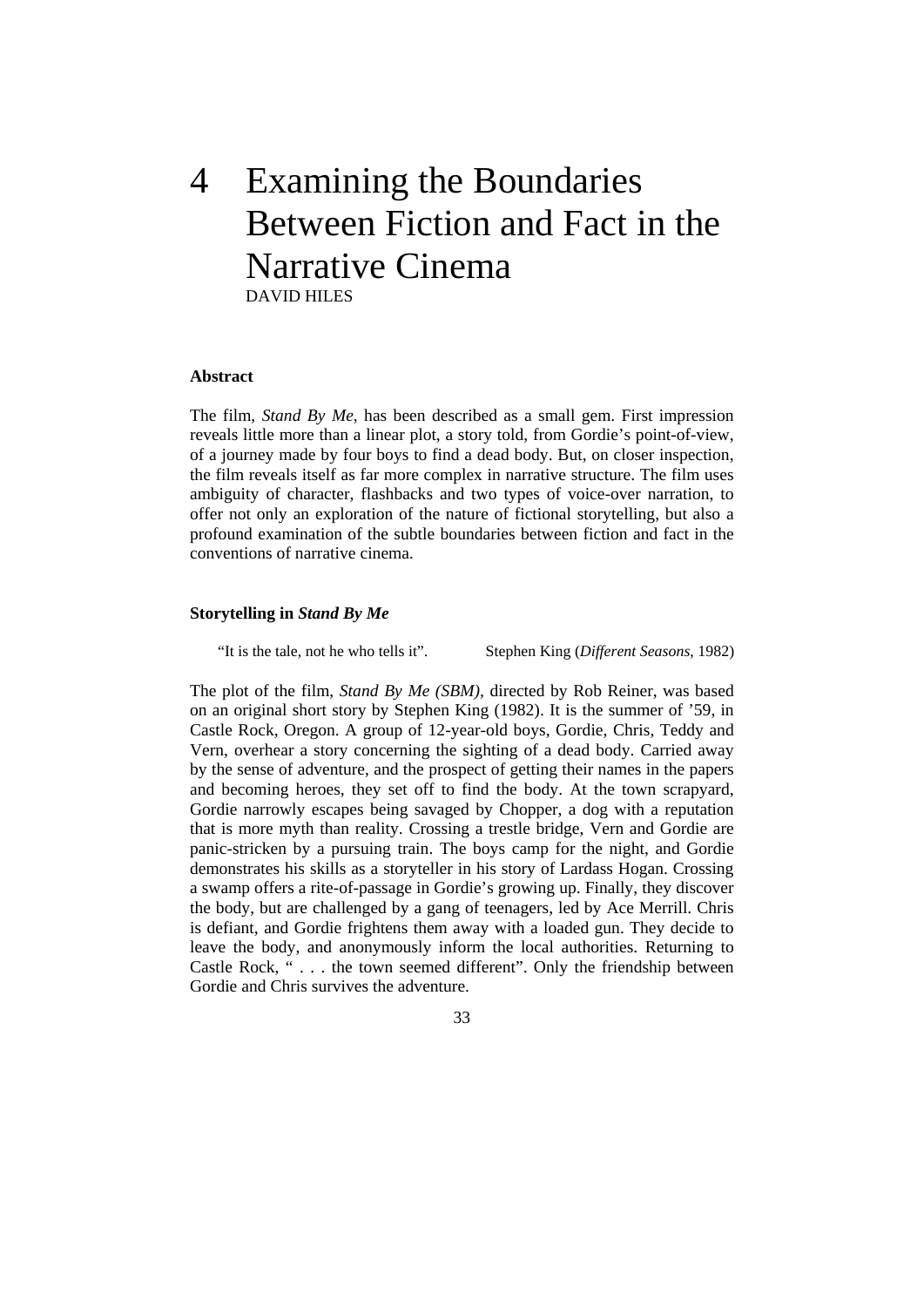On first impression, the film offers a nostalgic reminiscence of youthful adventure, naive grasping at emerging manhood. The plot is a simple linear telling of the story from Gordie's point-of-view, with brief flashbacks concerning Gordie's relationship with his dead brother, and the rift with his parents. However, on closer inspection it is a little more complicated. We cannot overlook that the story of the film is *the writing of a story* about four boys by the man in the car (played by Richard Dreyfuss) at the beginning of the film. The film is therefore a-story-within-a-story. Placing Gordie as the narrator, seems to identify "Dreyfuss" as the grown-up Gordie, who is now a writer and story-teller, recounting a childhood experience. But, in the final credits, "Dreyfuss" is identified only as *the writer*, (not Gordie). The identity of the writer is clearly ambivalent, and possibly the four boys are no more than the product of a writer's fictional imagination. It is interesting to note the importance of the use of Dreyfuss, a hollywood star-image, as the unnamed writer. This helps us recognise him in the final scene as the man in the car at the beginning.

*\_\_\_\_\_\_\_\_\_\_\_\_\_\_\_\_\_\_\_\_\_\_\_\_\_\_\_\_\_\_\_\_\_\_\_\_\_\_\_\_\_\_\_\_\_\_\_\_\_\_\_\_\_\_\_\_\_\_\_\_\_\_\_\_\_\_\_\_\_* 

### **Figure 1: Gordie, Chris, Vern and Teddy**



"STAND BY ME" © 1986 Columbia Pictures Industries, Inc. All Rights Reserved Courtesy of Columbia Pictures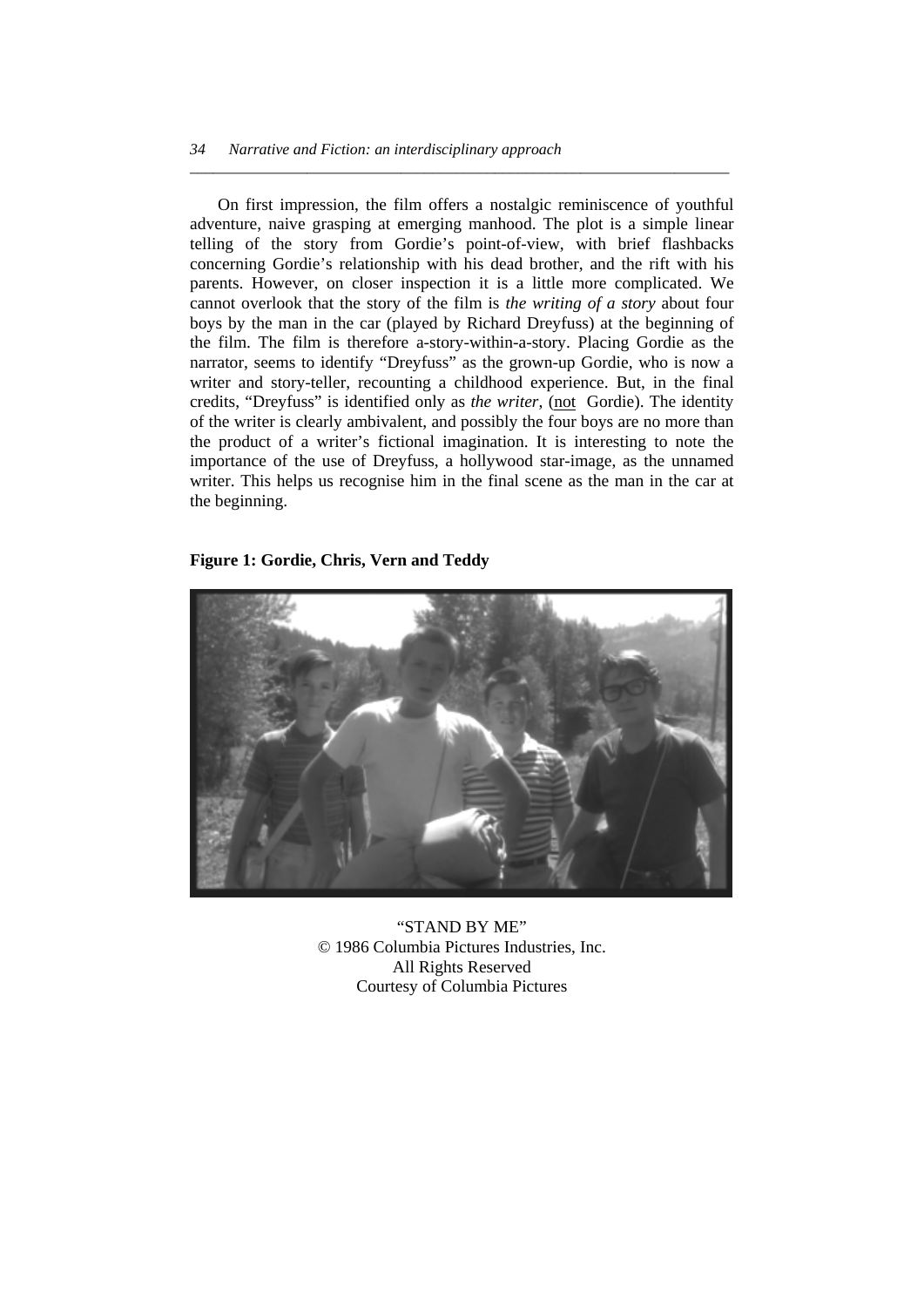Moreover, the film explicitly explores the nature of narrative in many subtle ways. For example, the character, Gordie, is a story-teller, and, within-thestory-within-the-story there is a third level of storytelling, a series of stories, about a dog called Chopper, about the death of his brother Denny, the school milk money, and especially, Gordie's fictional creation of "Lardass Hogan". The very nature of story-telling is examined in each boy's response to this Lardass story. At this deeper level of story telling, each narrative provides a site for contestation between historical fact and fictional possibilities.

#### **Approaching Film as a Discursive Practice**

My own approach to the study of a film such as *SBM,* stresses a cultural psychology perspective, with its emphasis on a study of the meaning-making process. It is therefore less concerned with the processes of visual perception and human cognition, instead focusing on visual communication as a cultural activity and as a discursive practice (Turner, 2006). This involves the study of how the film viewer constructs meanings from complex presentations of stimuli (ie. edited shots, camera angles, elaborate visual and sound images, etc.), as well as responding to film as a text (ie. shots assembled into segments, scenes and complete narrative structures). Such an approach is not concerned with the production or making of films itself, or with the place of the film industry in our culture, or the aesthetics, authorship and criticism of film texts, except insofar as this might have a bearing on the psychological issues involved.

 The perspective I will adopt is that visual meaning-making is a construction, and this happens between the film text and film viewer. Especially important is the idea that meaning is not a simple consequence of the shots chosen in compiling a film text, but is chiefly the result of contiguity between shots, and their placement within sequences, segments and scenes that make up the film (Worth, 1981). Towards this end, I have adapted and developed a set of analytical tools including: Bordwell's ways of meaningmaking, diegetic analysis, scene analysis, shot analysis and visual code analysis, for the close examination of fictional narrative in the cinema.

#### **Meaning-Making in** *SBM*

The first tool that I use has been adapted from David Bordwell's four possible ways of constructing meaning (Bordwell, 1989). Bordwell's proposal is that there are only four possible ways of constructing meaning. The first two, *referential* and *explicit*, he considers to be literal denotative meanings, concerned with comprehension. The second two, *implicit* and *repressed*, are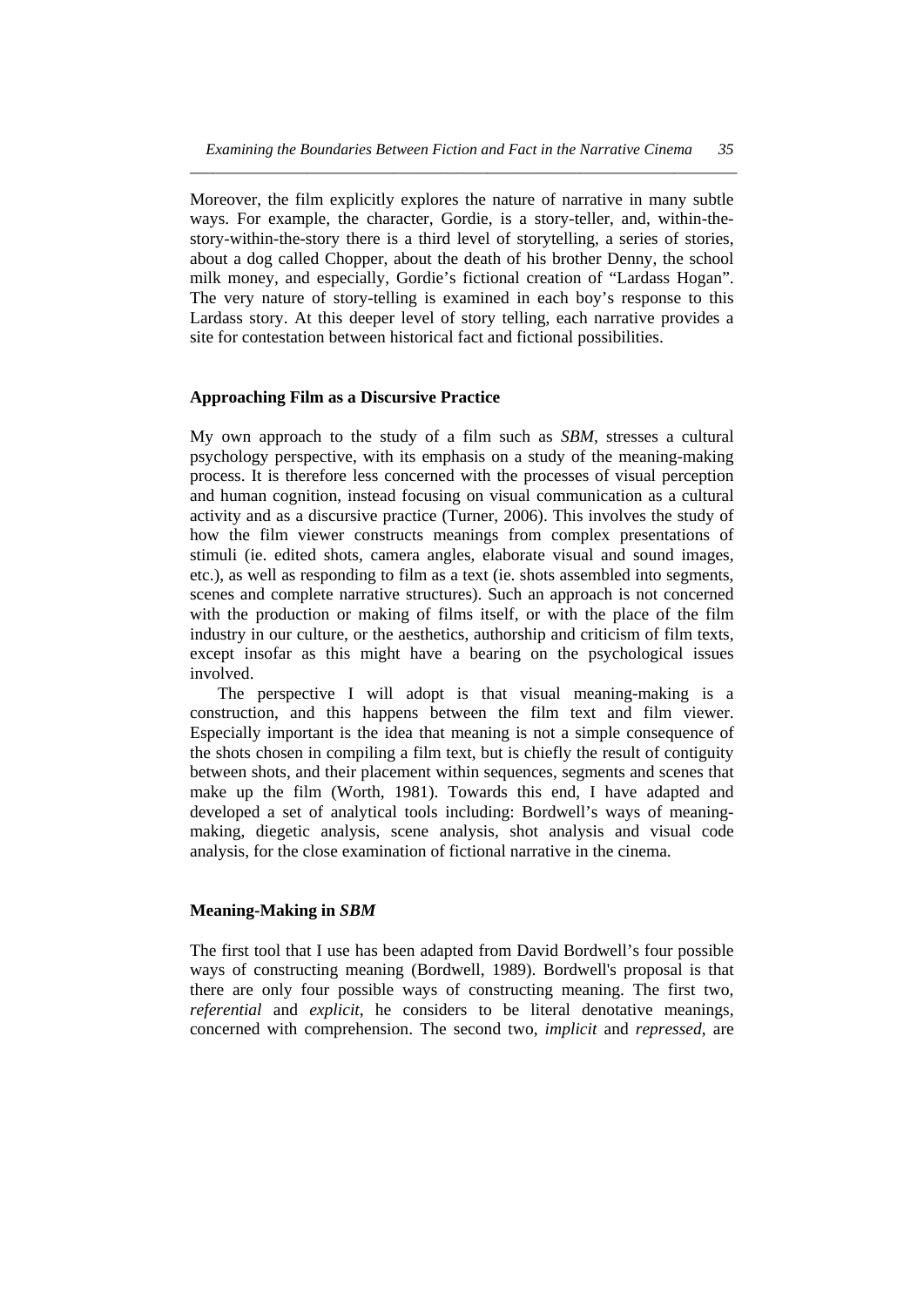concerned with connotation or interpretation. In addition, I have proposed a fifth, *self-reflexive* meaning, in which the text draws attention to its own status as a text, or cultural artefact, explicitly engaged in the meaning-making process. My view is that this fifth category of meaning-making is important and distinctive enough to be recognised in its own right, and cannot to be simply placed with repressed meanings. Other good examples of films that are self-reflexive might include: *Born on the Fourth of July* (*Dir*. Oliver Stone, 1989), *Unforgiven* (*Dir.* Clint Eastwood, 1992), *Orlando* (*Dir*. Sally Potter, 1992).

*\_\_\_\_\_\_\_\_\_\_\_\_\_\_\_\_\_\_\_\_\_\_\_\_\_\_\_\_\_\_\_\_\_\_\_\_\_\_\_\_\_\_\_\_\_\_\_\_\_\_\_\_\_\_\_\_\_\_\_\_\_\_\_\_\_\_\_\_\_* 

#### *Referential Meaning*

This is how the viewer constructs a concrete "world", real or fictional, drawing on knowledge of cinematic conventions together with conceptions of causality, time, space, etc. In *SBM* this includes the small American town of Castle Rock, the boy's outline characters, gangs, parents, railways, junk yards, dogs, trestle bridges, swamps, leeches, a dead body, etc, etc.

#### *Explicit Meaning*

This involves moving up a level of abstraction by assigning a conceptual meaning to the diegesis (story world) being constructed. In *SBM*, the most obvious examples include the film's representation of America in the late 50s, family life, bullying, and the observations on friendship, which, despite the pettiness, mocking and superficiality, is never to be regained in later life (made explicit in the last words of the film).

#### *Implicit Meaning*

This involves the themes, issues or questions that the text raises, often in terms of the contradictions, tensions, ironies and ambiguities that the narrative presents. In *SBM*, these include the emotional/physical closeness and distance of individuals to each other, eg. Gordie to Chris, Gordie to Denny, Teddy to Vern, in contrast to the distance between Gordie and his father, Chris and Ace. *SBM* explores the construction of identity in a group of young boys, highlighting the cruel treatment received by children from adults. Chris carries the stigma of his family and delinquent brother, and suffers from a teacher's deceit. Gordie, the invisible boy, cannot come to terms with the death of Denny, his brother. He feels annihilated by a rejecting father who cannot recognise his talent as a writer. Teddy hardly had a chance in life, his father in a fit of rage held his ear to a stove and almost burnt it off. Vern is the perpetual scapegoat and victim. There are the issues raised by humiliation, intimidation, leadership, bullying, lies, deceit, shared pleasures, private moments, growing-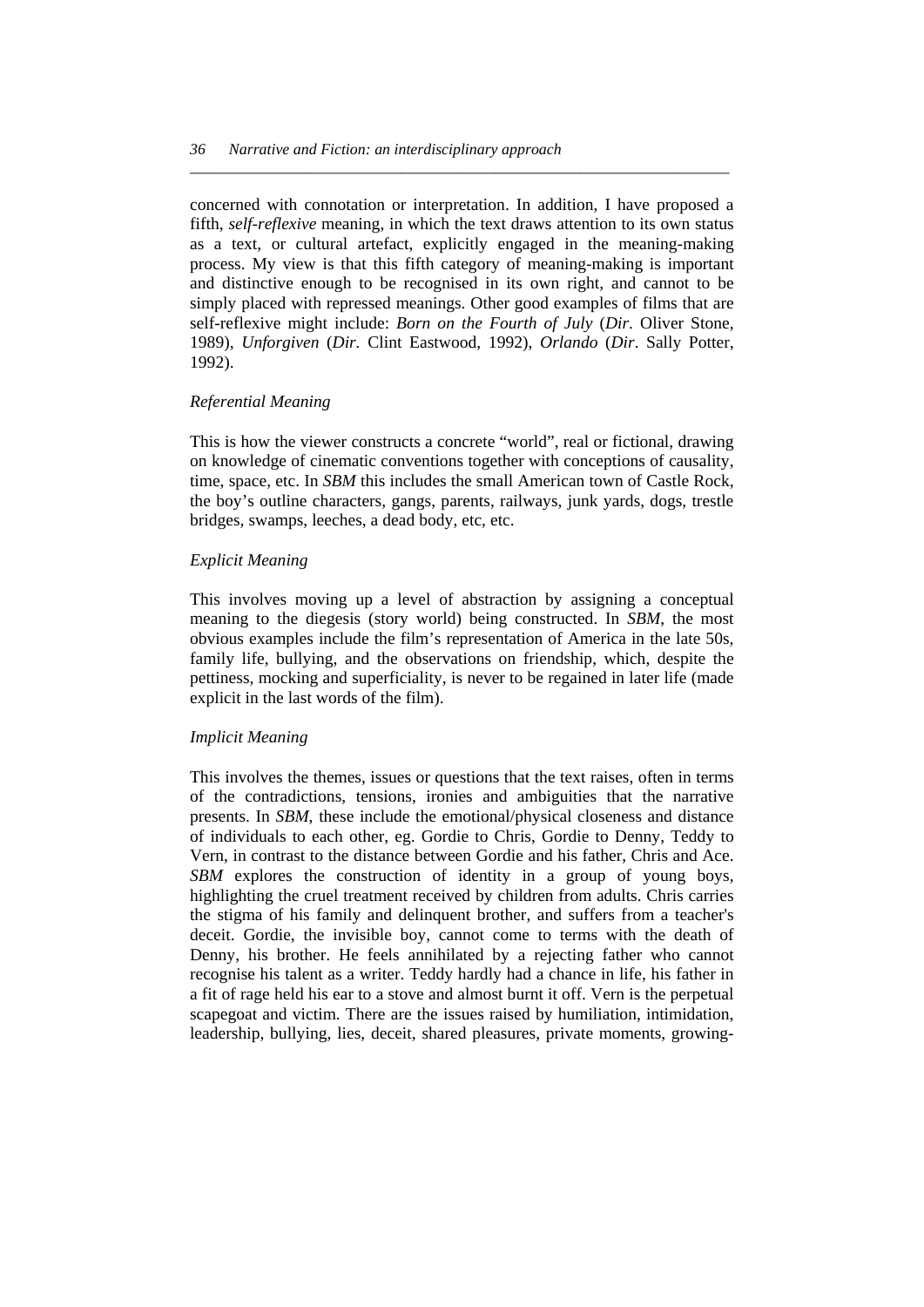up, coming of age, death, etc. Some other important things to look out for are the extensive intertextuality; non-diegetic soundtrack*;* compression and expansion of time*;* and symbolic motifs (Hiles, 1997) such as: *the tree hut, the gun, the rail track, the bridge, the train, cigarettes, the river, a symbolic circumcision,* etc.

#### *Repressed or Symptomatic Meaning*

This is disguised meaning, often at odds with the referential, explicit or implicit meanings, sometimes difficult to identify, and each viewer may have their own individual repressed interpretations. An example is the unconscious *death wish* that the boys are subjected to. Their journey is not without danger, eg. the dark looming train, setting out without food for an overnight journey, the gun, the stand-off with Ace's gang. Another consideration is that this type of meaning may be a consequence of the artist's obsessions. So, we cannot overlook the fact that the film is based on a short story by Stephen King, who grew up in Castle Rock as a child, with his own anxieties as a writer. It is therefore significant that Gordie is a storyteller and would-be writer, who feels that his talents go unrecognised (except by his brother, Denny, and by Chris). He is confused, and feels guilty about his brother's death. Asked, "What do you do?" by the store-keeper, he answers "I don't know!" Gordie's suppressed anger is his motivation as a storyteller, realised in his creation of Lardass Hogan, who is misunderstood and mocked by his community. Lardass' ultimate revenge is Gordie's and King's fantasy of their own ultimate revenge.

#### *Self-Reflexive Meaning*

Finally, it is important to approach *SBM* from a fifth, *self-reflexive* construction of meaning operating in the text. We cannot overlook the fact that the character, Gordie, is a story-teller, and, within-the-story-within-the-story is another, crucial story, *the story of Lardass Hogan.* The very nature of storytelling, and what a story is, becomes examined in the responses of Teddy and Vern to the *Lardass* story. Both seem to have difficulty in understanding what a *story* is in the first place. Teddy wants another more complete ending – "Then what happened?" Vern asks, "Did Lardass have to pay to get into the contest?" Gordie's resistance to such requests for changed endings and further details, affirms his position as a skilled storyteller, and this in turn affirms *SBM* as a film that is concerned with the nature of storytelling. Another aspect of the self-reflexive meaning making in *SBM* concerns the position one wishes to take with respect to the writer's sources. The film can just as easily be interpreted as a fictional account inspired by reading a newspaper article, or as a historical account of an event remembered from childhood. This ambiguity indicates that the film is also concerned with the boundaries between fiction and fact.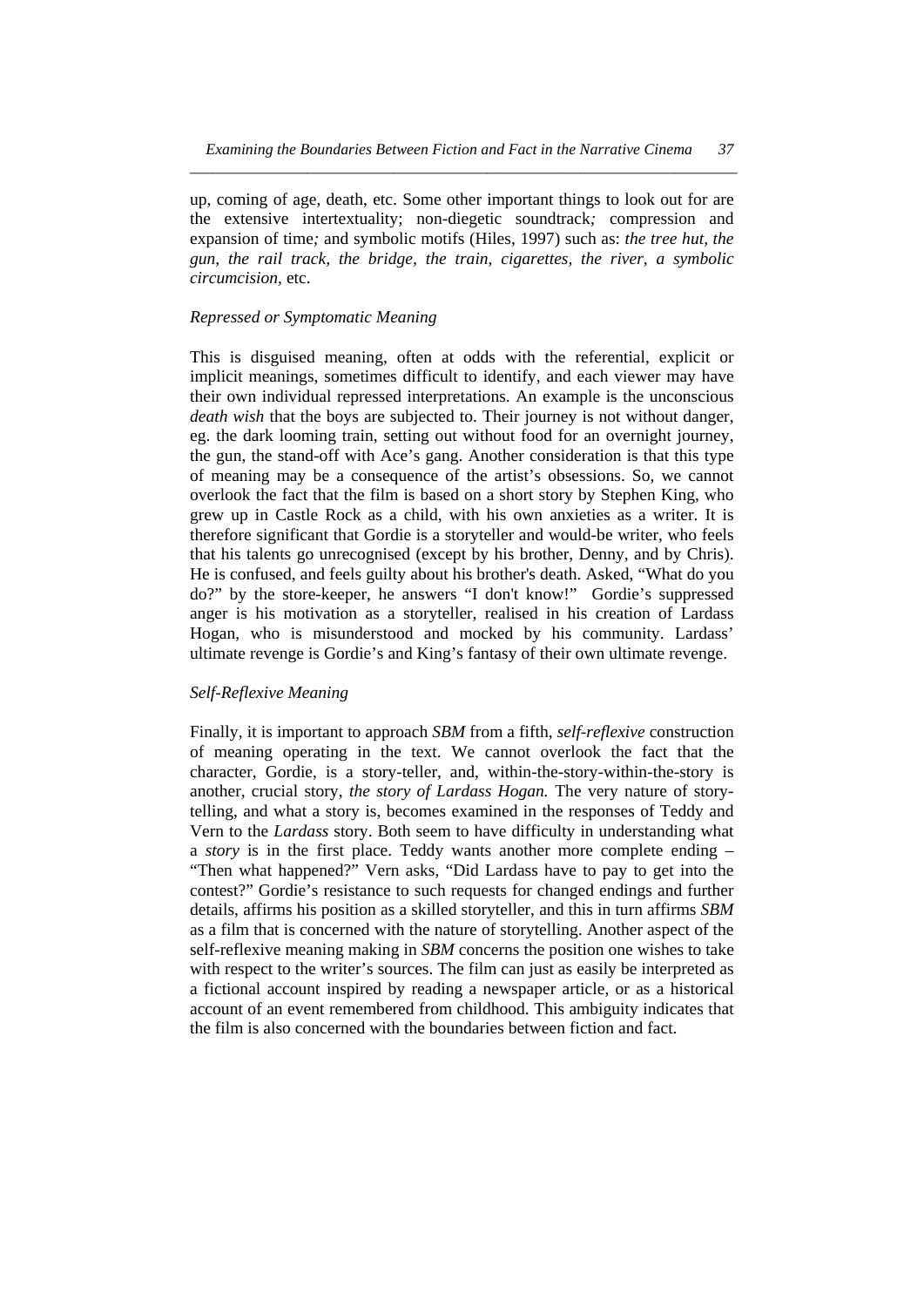#### **Diegetic Analysis**

It is useful to begin any visual analysis with a close study of the text's storyworld (ie. its *diegesis*). In broad terms, *SBM's* diegesis can be represented formally as follows:

*\_\_\_\_\_\_\_\_\_\_\_\_\_\_\_\_\_\_\_\_\_\_\_\_\_\_\_\_\_\_\_\_\_\_\_\_\_\_\_\_\_\_\_\_\_\_\_\_\_\_\_\_\_\_\_\_\_\_\_\_\_\_\_\_\_\_\_\_\_* 

(The writer (The journey (Denny) (Chopper) (Lardass) (The milk money) ) )

The outer brackets acknowledge the world of the writer, who "creates" a world in which the four boys go on a journey to find a dead body. Within this journey-world, several other story-worlds are introduced – Gordie's conflict over the death of Denny; Chopper, the dog that is more *myth* than reality; Gordie's fictional creation of Lardass; the stealing of the milk money by Chris, contested by the different narrative accounts on offer. This simplification of the diegesis hardly does full justice to other narrative asides, such as the issue of "who or what is Goofy", or the deep discussions of why "Wagon Train never gets anywhere". Nevertheless, it does seem that *SBM* celebrates narrative, myth, and the discovery of storytelling in the mind of a young boy.

#### **Scene Analysis**

The *scene* is a film's smallest dramatic unit. It represents a coherent sequence of action, approximately happening over a continuous period of time, in one location or possibly several related locations, with the same characters. Allowance is made for ellipsis, and/or other discontinuities introduced for dramatic effect. The start of a scene will involve a significant dislocation in terms of place, and/or time, and/or characters. The first shot of a scene involves an establishing shot, with the editing between scenes following different conventions to the editing within a scene. A scene can usually be broken down into several *segments.* A segment is a group of several shots that is basically centred on one location of action, and is coherent in terms of elapsed time.

 The *shot* is the basic unit of film construction, consisting of an uninterrupted sequence of frames, shot by the camera from more or less one position (allowance being made for camera movements, special effects, etc.). Nevertheless, while it is can be regarded as the basic unit of meaning in the construction of a scene, it is, in turn, constructed from the more basic cinematic codes.

 It is relatively straightforward to breakdown the diegesis of a film into its constituent scenes. Scene analysis then proceeds by breaking a scene down into a number of segments of action, then subjecting these to a visual code analysis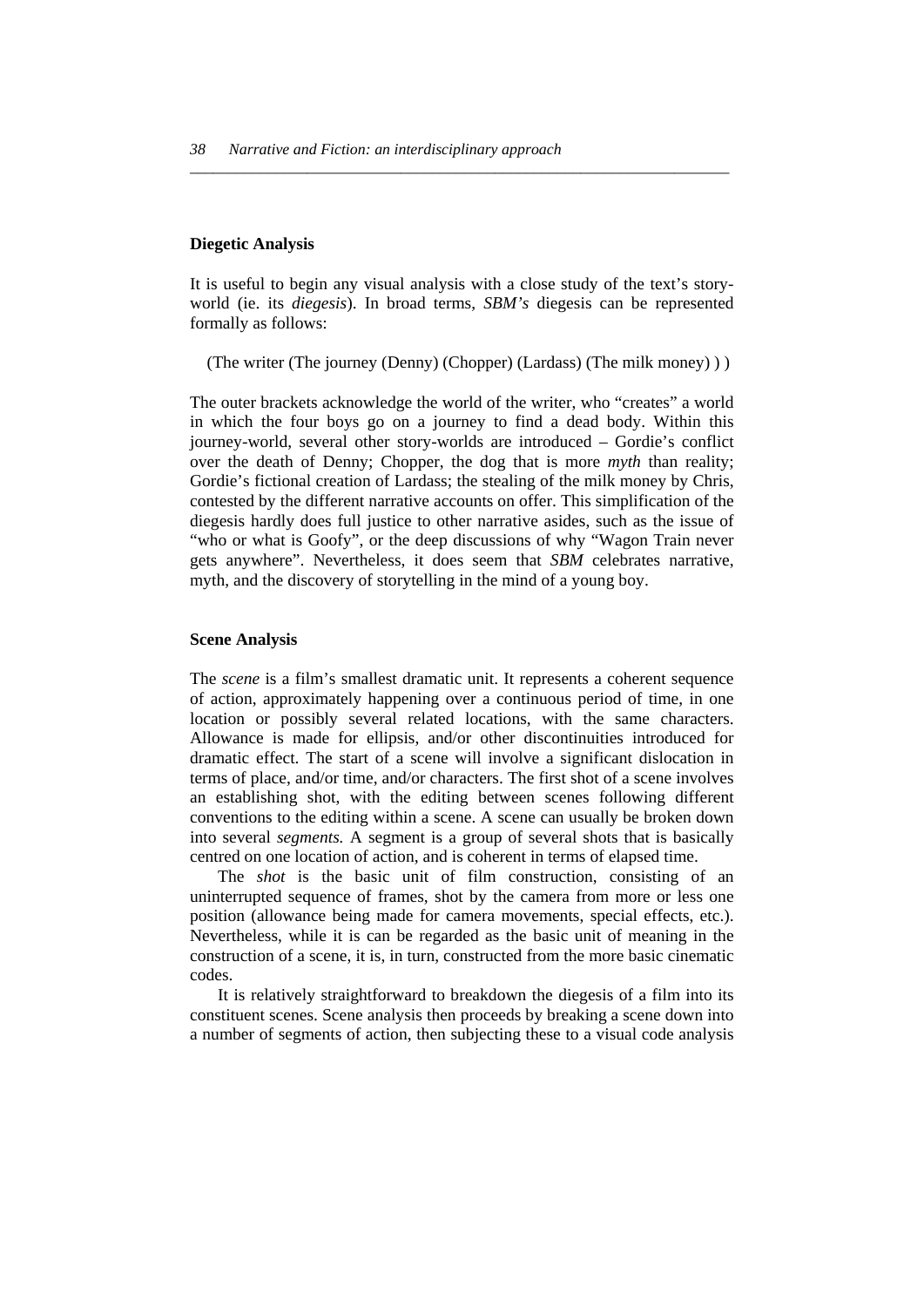of the editing, cinematography, mise-en-scene, and sound. Discretion is needed with respect to the detail this analysis takes, and only certain key scenes need to be analyzed in this way. In what follows, it is well worth remembering that the focus is always upon *"what is happening when we watch a film?"* My approach is to present the analysis diagrammatically, as in Figure 2. We will analyze just three scenes closely here: the *Trestle Bridge, Junkyard* and *Campfire* scenes.

#### *The Trestle Bridge Scene*

The analysis (Figure 2) involves determining where the scene starts and ends, measuring the length of the scene in seconds, and using a bold line of suitable length marking this appropriately ("*0 sec*" labelling the start of the scene). This scene seems to consist of four segments of action, (i) the arguments concerning whether to cross, (ii) beginning to cross the bridge, (ii) the panic of an approaching train, and (iv) the final jumping from the track, landing unceremoniously on the ground. These segments are then measured, placed on the line, and labelled appropriately (as in Figure 2). Next, the shots in each segment are counted, and the average shot length for each segment is calculated and written above the line. Then below the line, annotations of relevant cinematic codes used in the segment are made. The striking feature of this scene is in the contrasting use of editing to drive the narrative. Segments (i) and (iv), involving dialogue, use the codes of shot reverse shot, eye line match and continuity editing, whereas in Segment (iii) the panic/action uses a shorter average shot length, montage editing, reaction shots and the innovatory use of overlap editing to expand "real time" for dramatic effect.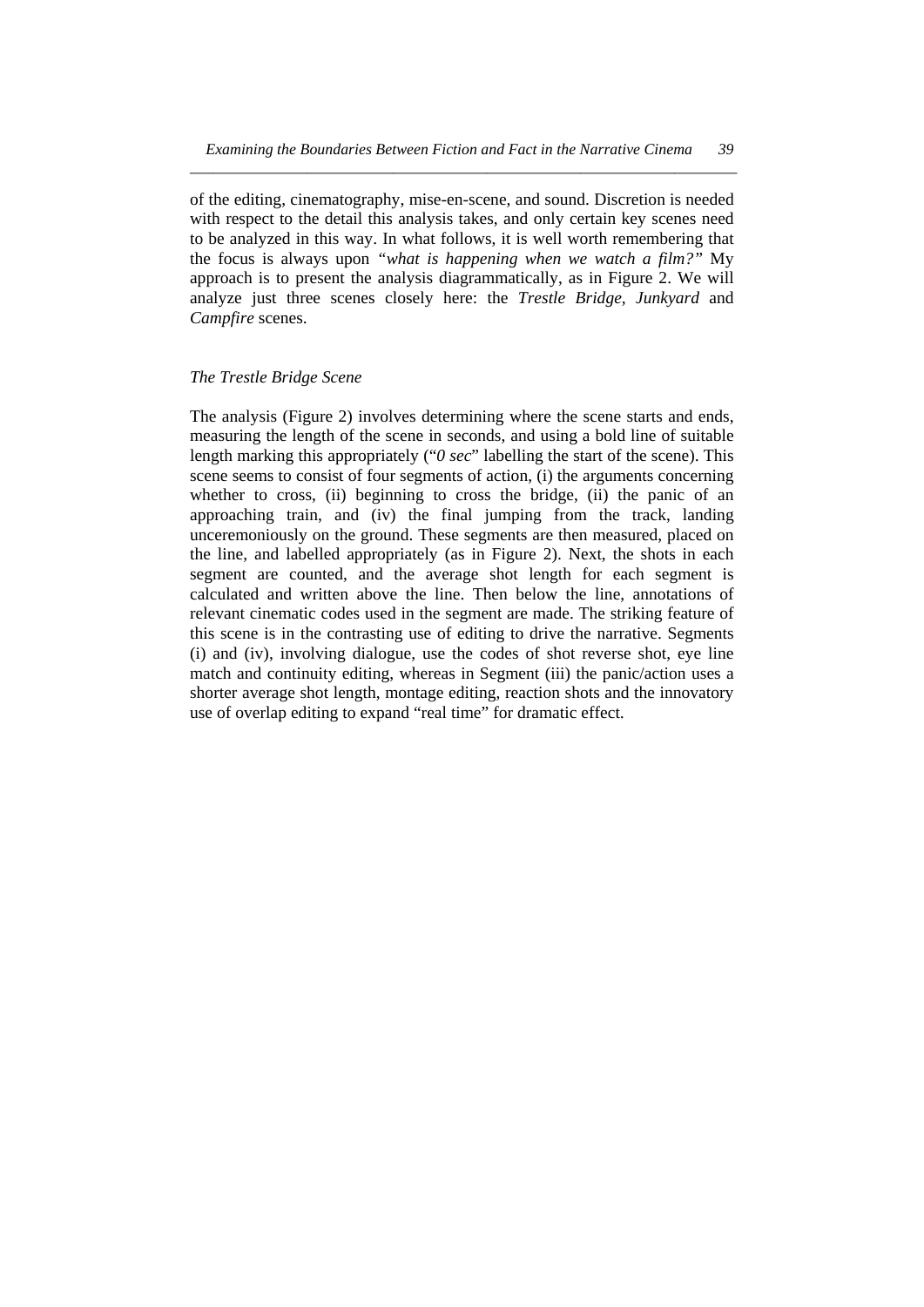#### **Figure 2: Scene Analysis -** *Trestle Bridge*



*\_\_\_\_\_\_\_\_\_\_\_\_\_\_\_\_\_\_\_\_\_\_\_\_\_\_\_\_\_\_\_\_\_\_\_\_\_\_\_\_\_\_\_\_\_\_\_\_\_\_\_\_\_\_\_\_\_\_\_\_\_\_\_\_\_\_\_\_\_* 

*The Junk Yard Scene* 

This scene is one of the most complex in the whole film. Made up of eight segments, it uses cutting to Gordie at a store some distance away, involving substantial ellipsis of time; a flashback to Gordie eating a meal with Denny, his father and mother; a return from the flashback to the store; followed quickly by a further elliptical cut returning to the junkyard (Figure 3). The scene makes dramatic use of non-diegetic voice-over (*n/d-v/o*) narration, using here the voice of Dreyfus, the "writer". The striking feature of this scene is that the viewer effortlessly follows the narrative development without ever being aware of complexities in the visual codes being employed.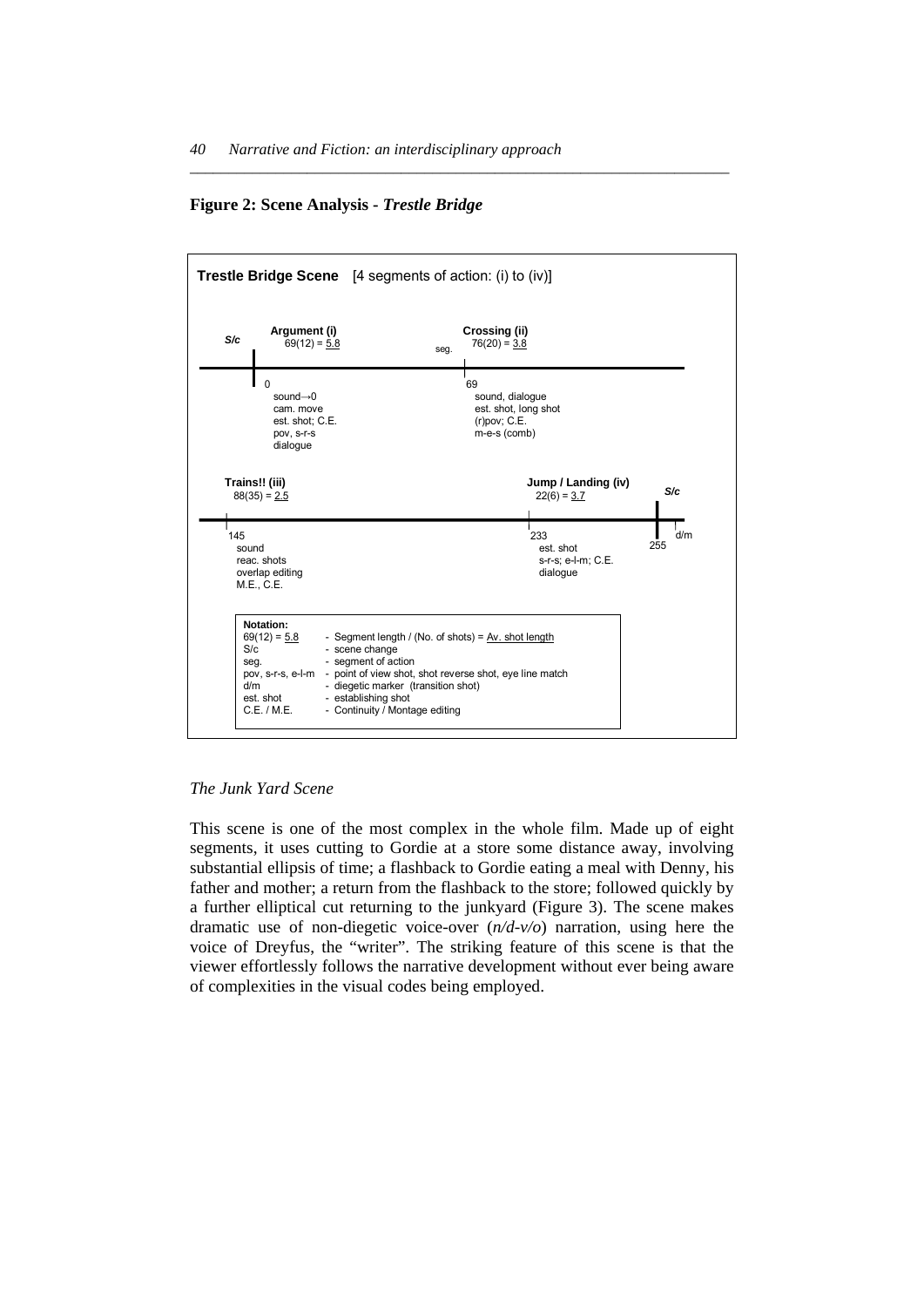**Figure 3: Scene Analysis –** *Junk Yard*



#### *The Campfire Scene*

The story of Lardass Hogan, *the-story-within-a-story-within-a-story*, is told by Gordie during the Campfire scene. The scene can be broken down into five segments, with segment (iii) employing visual cutting between Gordie and the Pie-eat contest; a subtle flashback to Lardass' preparation before the start of the contest; and extended diegetic voice-over by Gordie, himself, telling the story (Figure 4). The scene finishes with two short segments where Teddy and Vern dispute Gordie's skill as a storyteller. The viewer cannot fail to learn something about the nature of storytelling from this sequence.

#### **Figure 4: Scene analysis –** *Campfire*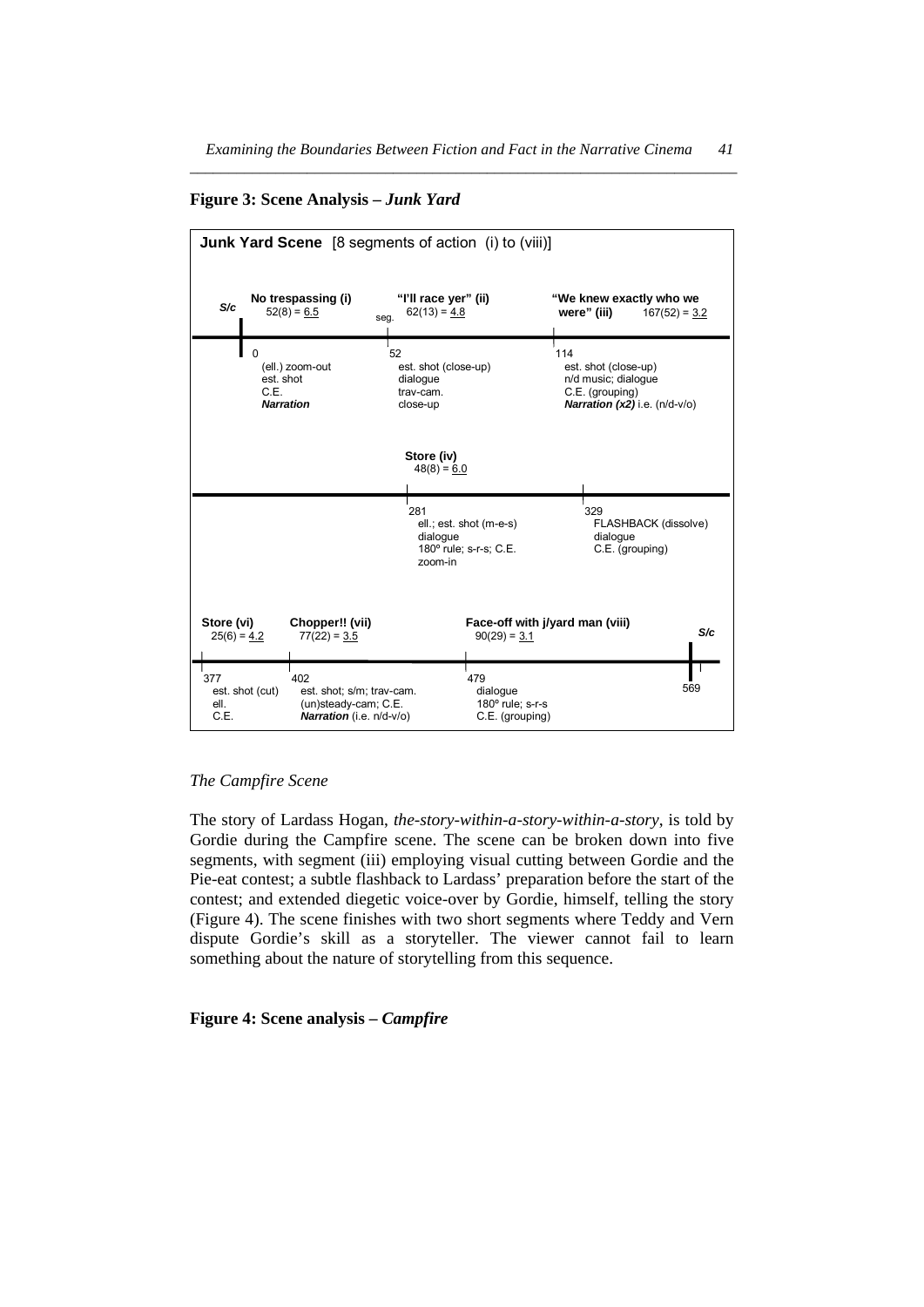

#### *Narrative and Fiction: an interdisciplinary approach 42*

#### *The "Older Gang" Scenes*

One final feature that must not go unacknowledged, is the subtle observation that some of the story concerning particularly Ace's gang cannot be within Gordie's experience. Indeed, throughout the text we know more than any one character, ie. the viewer is given *privileged* status with respect to the narrative. If Gordie is the historically younger "Dreyfuss" who is narrating events as he remembered them occurring, how could he be offering these accounts of Ace's gang? Is this dramatic licence, or the craft of the fiction writer at work? Or, is it Reiner challenging any simplistic boundary between fiction and fact?

### **The Boundaries Between Fact and Fiction**